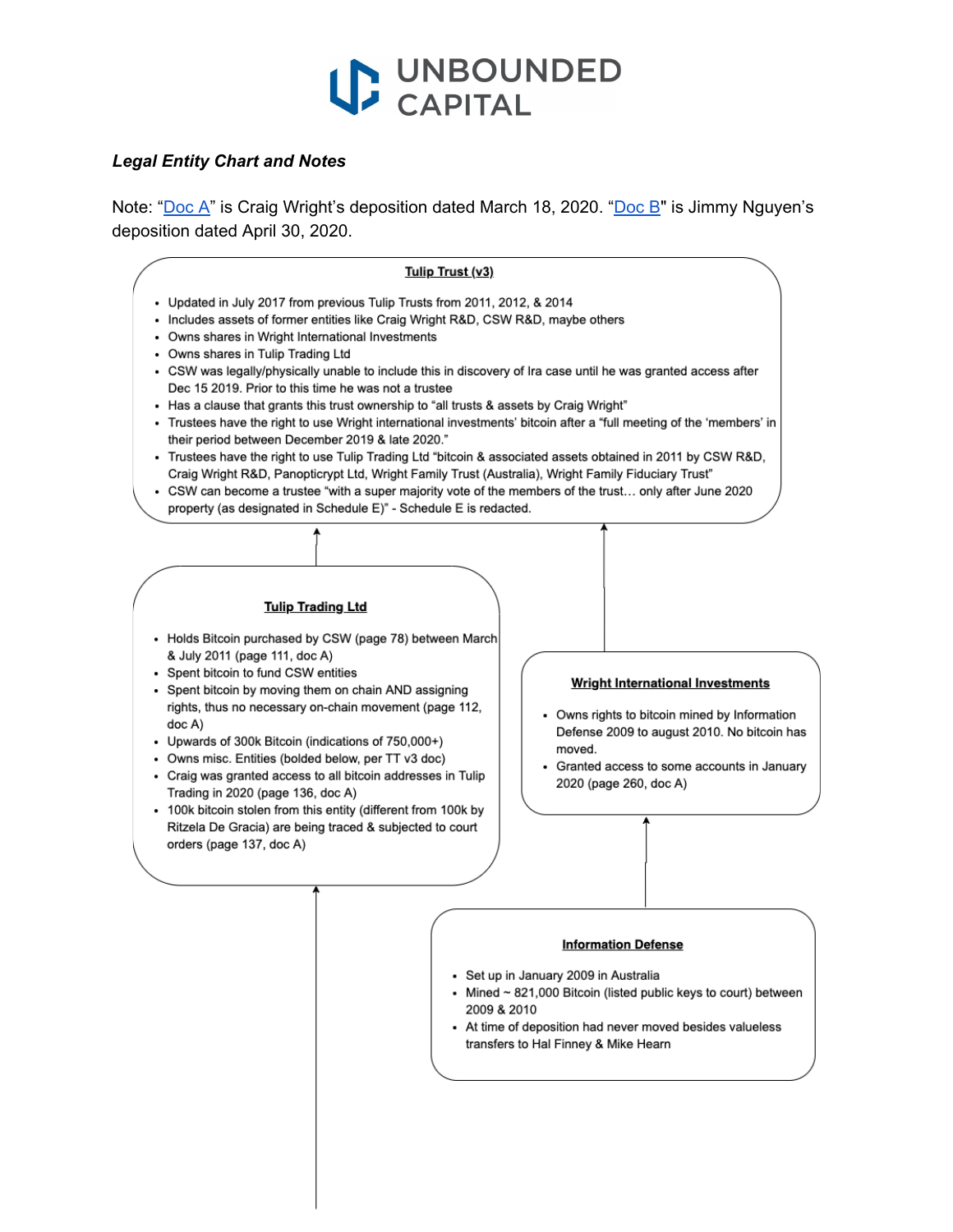

## *Other Entities (entities confirmed by Tulip Trust v3 to be owned by Tulip Trading Ltd in \*bold\*)*

- **DeMorgan Limited\*** (Australia)
	- CSW Planned to take DeMorgan public (page 22, doc A)
	- Parent company for: **CloudCroft**\*, Hotwire PE, Coin-Exch (page 23, doc A), CO1N (according to 2014 software engineering valuation doc)
		- **● Cloudcroft**
			- Described on [an archived DeMorgan website](http://archive.is/9ZESh) as a "supercomputers" company
			- Info on them [here](https://www.courtlistener.com/docket/6309656/550/41/kleiman-v-wright/) (from 2014 "software engineering valuation" document)
		- **Hotwire** 
			- Info on them [here](https://www.courtlistener.com/docket/6309656/550/41/kleiman-v-wright/) (from 2014 "software engineering valuation" document)
		- Coin-Exch
			- Described on [an archived DeMorgan website](http://archive.is/9ZESh) as a "bitcoin exchange" company
			- Kleiman estate owns 49.5% via founders shares, as opposed to common shares (page 8, doc A)
			- "The only company that Dave (Kleiman) ever had shares for was Coin-Exch" (page 104, doc A)
			- Info on them [here](https://www.courtlistener.com/docket/6309656/550/41/kleiman-v-wright/) (from 2014 "software engineering valuation" document)
		- CO<sub>1</sub>N
			- Described on [an archived DeMorgan website](http://archive.is/9ZESh) as a "bitcoin e-wallet" company
			- Info on them [here](https://www.courtlistener.com/docket/6309656/550/41/kleiman-v-wright/) (from 2014 "software engineering valuation" document)
	- Possibly Parent company for: **Panopticrypt**<sup>\*</sup>, **Integrys**<sup>\*</sup>, Denariuz, and others listed here
		- Integyrs (May 2009, Australia)
			- Described on [an archived DeMorgan website](http://archive.is/9ZESh) as an "intelligent eLearning platform" company
		- **● Panopticrypt**
			- Described on [an archived DeMorgan website](http://archive.is/9ZESh) as a "cyber security firm" company
- Greyfog<sup>\*</sup> (June 2009, Australian)
	- "Using bitcoin to make electricity payments and things" (recent CSW interview <https://youtu.be/4C1xtAsrB0o>)
- Craig Wright R&D
	- Old Trust of CSW's
	- "Mentioned in an Australian court case in 2003" (page 103, doc A)
	- Set up in 1996 (page 107, doc A)
		- listed under Tulip Trading Ltd in Tulip Trust v3
- CSW R&D
	- listed under Tulip Trading Ltd in Tulip Trust v3
- **Wright Family Trust** 
	- listed under Tulip Trading Ltd in Tulip Trust v3
- **Wright Family Fiduciary Trust** 
	- listed under Tulip Trading Ltd in Tulip Trust v3
- nTrust
	- Preceded nCrypt/nChain
	- Originally owned by Rob MacGregor (page 34, doc B)
	- nTrust (or some Rob MacGregor entity) was part of a deal that acquired DeMorgan assets. This may have eventually become nChain. (page 38, doc B)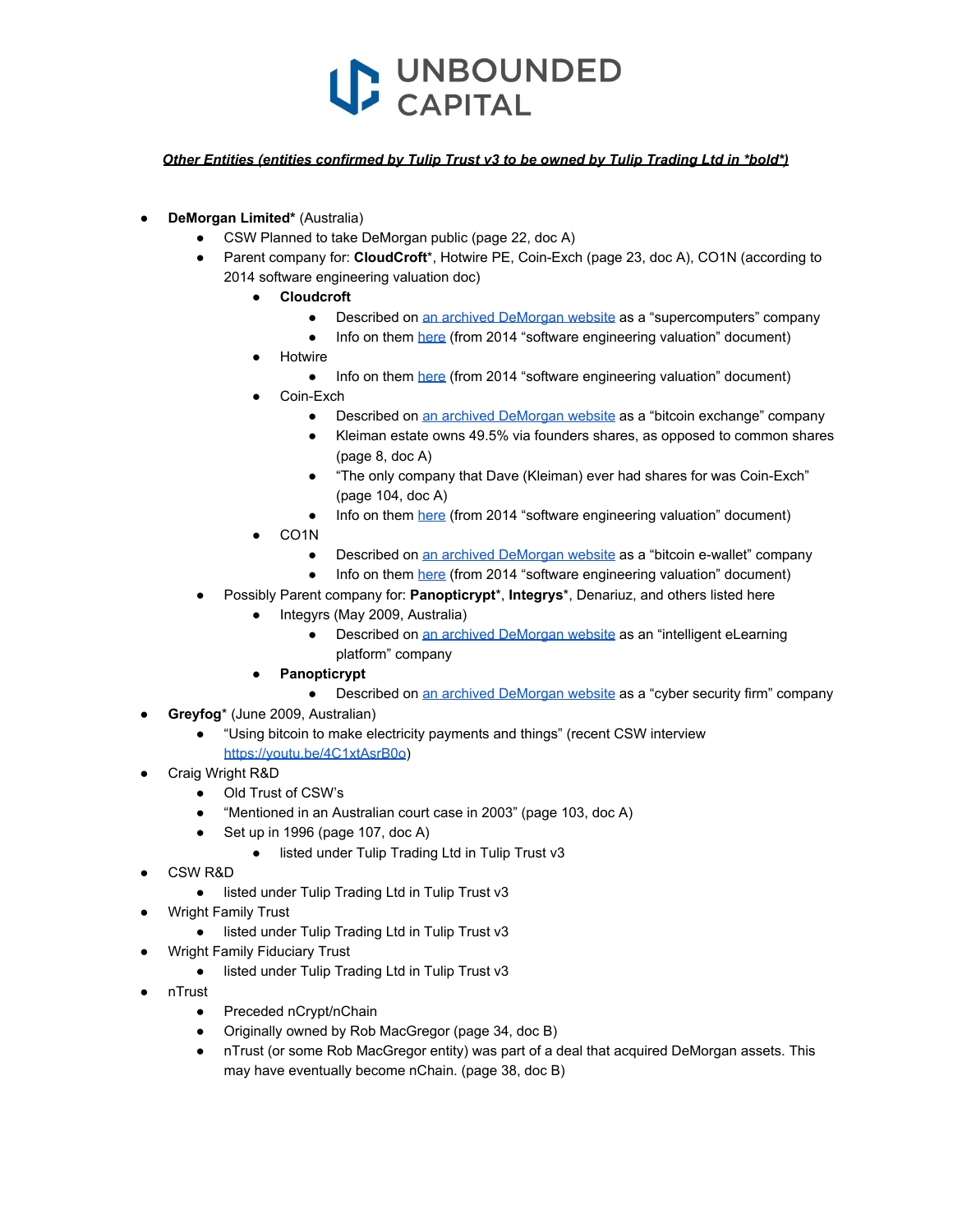## VUNBOUNDED

- Eventually Rob became unhappy with Craig and he sold the nChain assets to a "public investment" fund in Malta" in 2017 (page 39, doc B)
- nCrypt
- nCrypt Holdings
	- In a 2015/2016 deal may or may not have acquired IP from Coin-Exch, Cloudcroft, and CO1N (page 31, doc A)
- nChain Group
	- Legal Entity Breakdown
		- Workshop Holdings was a parent company which owned nChain holdings (formally called EITC Holdings) (page 44, doc C)
		- "nChain Holdings eventually acquired NT International Holdings and its five subsidiaries" (page 45, doc C)
		- "nChain Holdings acquires the nTrust companies through two different transactions" (page 46, doc C)
			- "First having nTrust Tech Solutions sell itself (to) be purchased by NT International Holdings"
			- Second, "NT International Holdings then has itself and six subsidiaries underneath it, that of various nCrypt, nTrust companies, and then nChain Holdings purchases NT International Holdings and…it already owns nChain Limited and nChain Technology Limited and nChain Labs Limited"
			- "...what ended up happening was at the end of this transaction this Pi-High Tech and PE Fund ends up purchasing three difference companies; nChain Limited, nChain Holdings, and NT International Holdings which basically sweeps all nChain and nTrust companies into its ownership" (page 47, doc C, confirmed by Jimmy)
	- nChain Holdings is located in Antigua (page 156, doc B)
	- nChain Limited is located in the UK (page 156, doc B)
	- "nChain held power of attorney over the IP that had been assigned to it by Craig Wright" (page 168, doc B)
- W&K Info Defense Research LLC
	- dispute over if they produced anything of value that Dave owns, CSW claims Dave produced nothing despite being paid
	- A "number of days before he (Dave) was due and required under contract to return the software and other payments" he died (page 16, doc A)
	- Did work with the US Military and department of homeland security (page 35, doc A)
		- Unclear if this software was ever delivered
- HighSecured (Panamanian law firm that managed 600-750k bitcoin for Craig & entities (page 131, doc A))
	- Employed Ritzela De Gracia, who allegedly stole 100k bitcoin from various entities (possibly owned by Tulip Trading Ltd) (page 133, doc A)
	- Craig says US govt arrested principals at HighSecured for money laundering
		- Corroborated in Chicago Tribune article
		- [https://www.chicagotribune.com/news/sns-wp-blm-news-bc-money-laundering09-2015090](https://www.chicagotribune.com/news/sns-wp-blm-news-bc-money-laundering09-20150909-story.html) [9-story.html](https://www.chicagotribune.com/news/sns-wp-blm-news-bc-money-laundering09-20150909-story.html)
- Strasan Pvt Ltd
	- Associated with Uyen Nguyen somehow
	- Cafe Holdings (page 25, doc A)
- **The Sterling Group** 
	- Calvin Ayre's VC company (page 26, doc A)